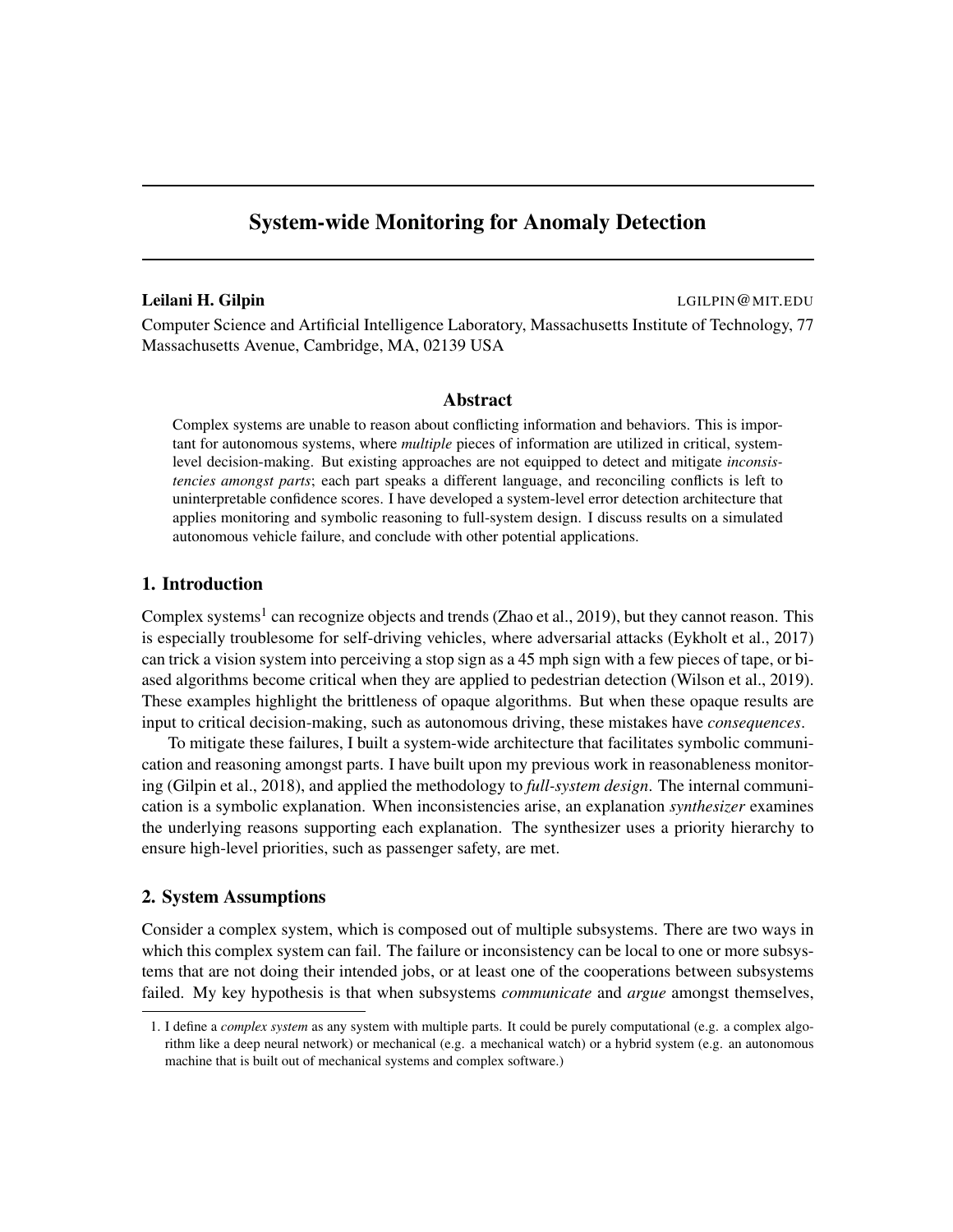then complex systems can *more robustly* self-diagnose: the complex system can dynamically decide which subsystems to trust or discount when inconsistencies arise. Further, this diagnosis is supported with reasons: an explanation of why.

In this paper, I demonstrate how to generate and use symbolic reasons to detect and reconcile internal, conflicting behavior. I demonstrate preliminary results on simulated vehicle scenarios to motivate further work towards *internal reasoning* for anomaly and error detection.

# 3. Method

My method, anomaly detection through explanations (ADE) is composed of a hierarchical architecture (composed of monitored subsystems) and an explanation synthesizer to reconcile inconsistencies between subsystems.

The architecture is manually constructed with reasonableness monitors (Gilpin et al., 2018) around each underlying subsystem. Each reasonableness monitor requires subsystem outputs, contextual information, and commonsense data and rules for the *domain*. In this work, reasonableness is defined as abiding by a set of commonsense rules. For example, perceiving a person crossing the street is reasonable, but perceiving a street light crossing the street is unreasonable because it violates the commonsense rule that heavy inanimate objects cannot move. Reasonableness is a binary value, since this work is focused on detecting and explaining failures. Reasonableness scoring may be explored in future work. The outputs of the reasonableness monitors are input to an explanation synthesizer, which uses a priority hierarchy and associated rules to reconcile inconsistencies amongst subsystems.

#### 3.1 Priority Hierarchy

The explanation synthesizer uses a *priority hierarchy* that represented (in order) the key priorities in the case of inconsistencies. For a self-driving car, the priorities are related to "safety." For example, it is important to determine which objects threaten passenger (or pedestrian) safety. Most autonomous vehicles struggle with this sort of reasoning, causing consistent starting and stopping behavior that is uncomfortable<sup>2</sup>.

As an example, the priorities used in the synthesizer for self-driving are as follows (in order): (1) Passenger Safety, (2) Passenger Perceived Safety, (3) Passenger Comfort, (4) Efficiency. These priorities are *specifically* vague, as to avoid some of the ethical questions about specific obstacles (Awad et al., 2018).

#### 3.2 Abstract Rules

The priorities are translated into abstract rules. These rules are hand-coded, and learning these types of rules from experience may be explored in future work. For demonstration, I specifically focus on (1) Passenger Safety, which I express as the following rule: "A passenger is safe if the

<sup>2. &</sup>quot;Herky jerky" or constant starting and stopping has lead many vehicle manufacturers to choose to ignore objects detected with low confidence scores.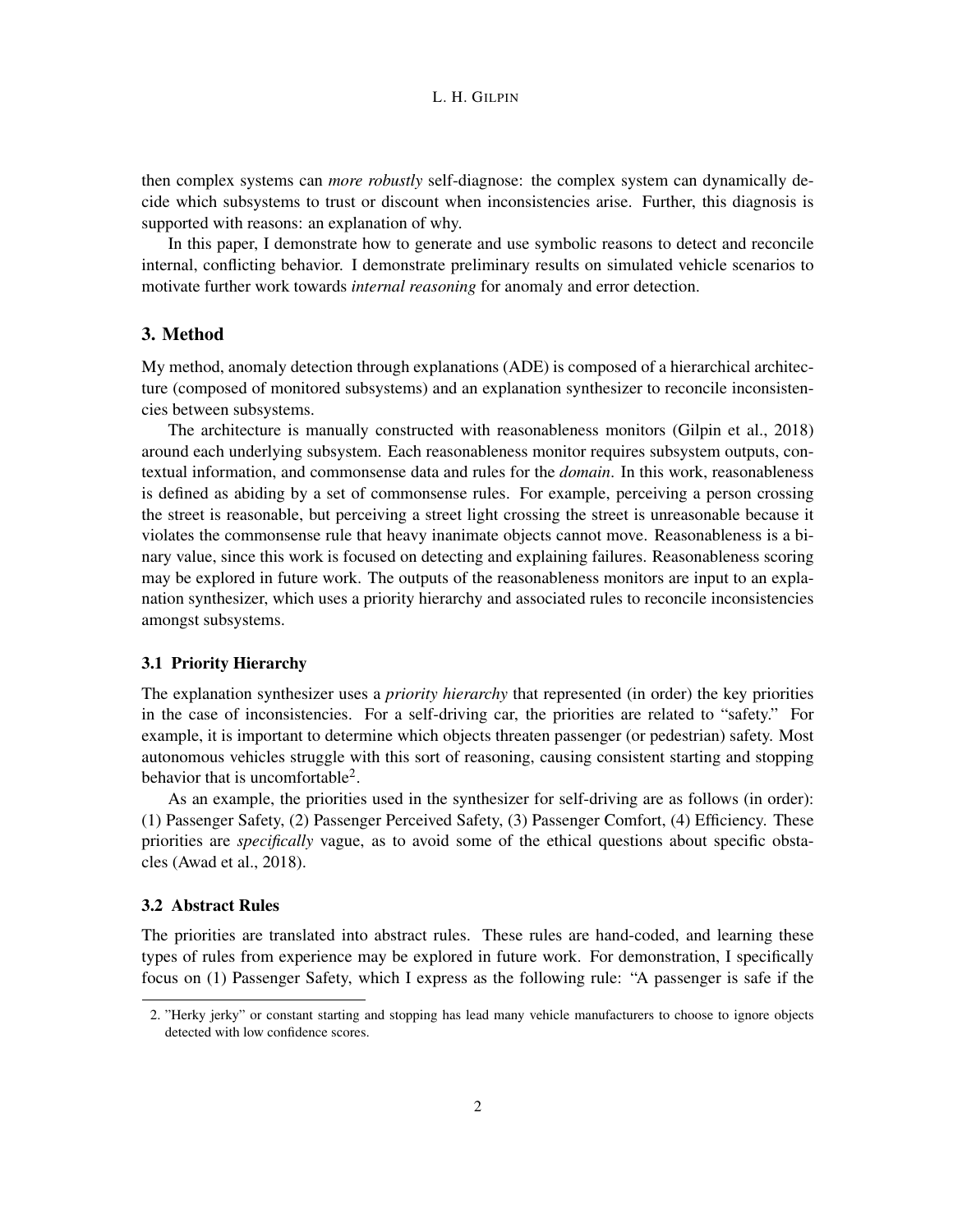```
Figure 1. Passenger safety rules in Prolog for successive states S and T.
safe(S,T,V) :- safe transitions(S,T,V),not(threats between(S,T)).
threats_between(S,T) :- threat(S,O); threat(T,O).
threat(S,O) :- moving(O,S,V), locatedNear(O,self,S), largeObj(O,S).
```
Figure 2. The goal tree expanded for passenger safety.

```
passenger is safe at V between s and t
   AND( OR( safe driving at V during s and t
             AND( moving V at state s
                  t succeeds s
                  moving V at state t ) )
         OR( obj is not a threat between s and t
             AND( OR( obj not a threat at s
                      obj is not moving
                      obj is not located near
                      obj is not a large object )
                  OR( obj not a threat at t
                      obj is not moving
                      obj is not located near
                      obj is not a large object ) ) ) ) )
```
vehicle proceeds at the same speed and direction, and the vehicle avoids threatening objects." In implementation, this is written in Prolog in Figure 1.

### 3.3 Reasoning

I generate a goal tree of all the statements that must be verified in order to satisfy each priority. The goal tree for passenger safety in the example is in Figure 2. This goal tree is generated by backward chaining: starting from a conclusion (the resultant action of each abstract goal), I find the rules that yield that conclusion.

The output is a judgement and an explanation. If there is an inconsistency, the synthesizer will indicate which subsystem(s) to trust and which subsystem(s) to discount. In the case that no inconsistencies are detected, the synthesizer will output a summary of the subsystem outputs.

## 4. A Motivating Example

Consider the Uber self-driving vehicle accident scenario<sup>3</sup> approximately 6 seconds before impact. The key facts are that the vision system was oscillating between the labels of a vehicle, bike, and

<sup>3.</sup> On March 18, 2018, the first reported self-driving pedestrian fatality occurred. The vehicle was an Uber Technologies, Inc. test vehicle: a modified 2017 Volvo XC90 with a self-driving system in computer control mode. At approximately 9:58 p.m that evening, the vehicle struck a pedestrian on northbound Mill Avenue, in Tempe, Mari-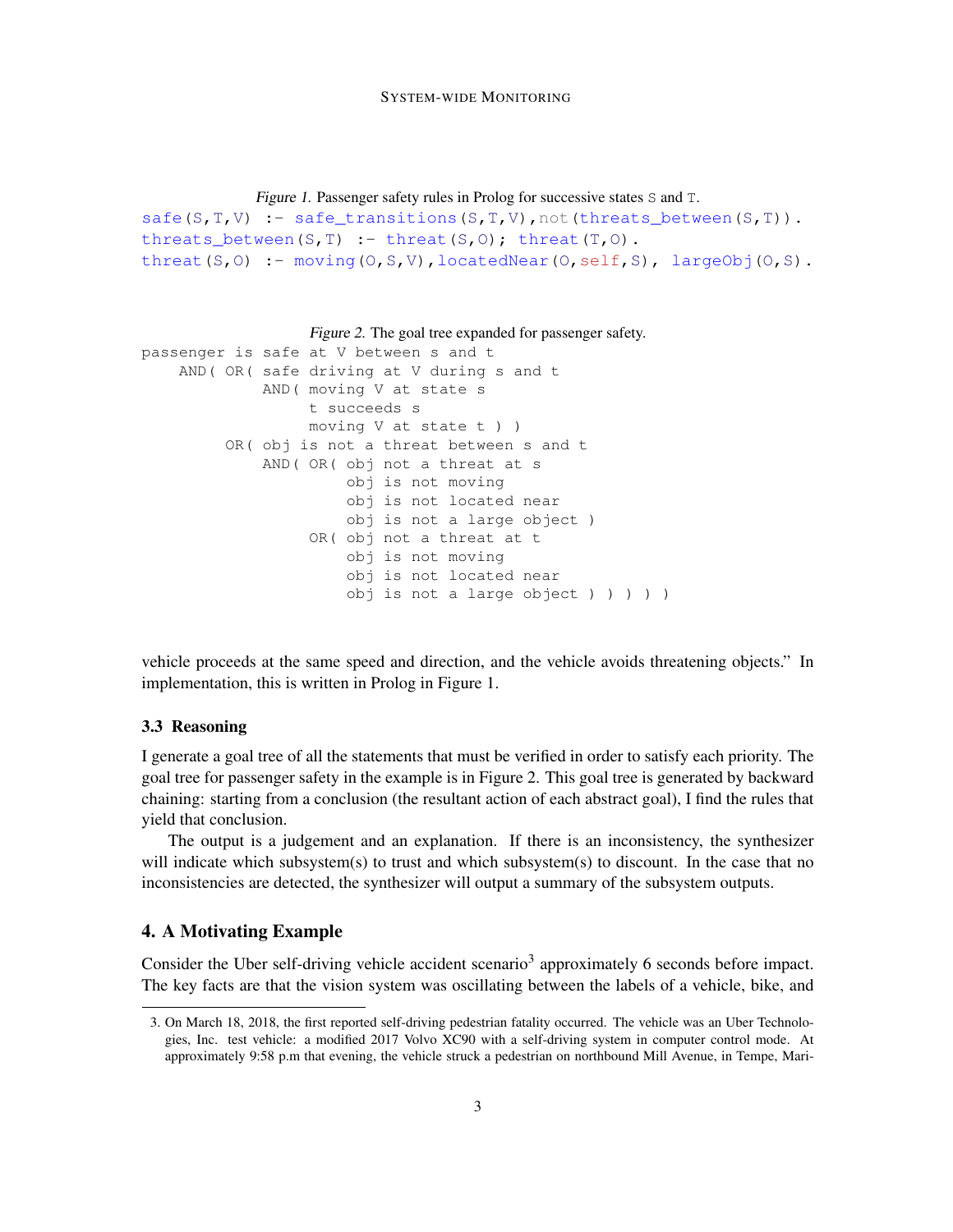unknown object where the true pedestrian was located, the LIDAR data had detected a large moving object, and the vehicle was traveling quickly. For purpose of example, I modeled three subsystems, as seen in Figure 3.

- 1. Vision: the vehicle's perceptual subsystem that processes image data from an optical camera.
- 2. LiDAR: an active remote sensing system. The LiDAR unit emits infrared light and measures how long each light beam takes to come back after hitting a nearby object. The LiDAR unit does this millions of times a second to create a "point cloud": a 3-D map of the LiDAR's perceived world.
- 3. Tactics: the low-level subsystems that process operator feedback and engage mechanical components like the brakes, steering, and power controls.

Note that this is a simplified list of the subsystems in an autonomous vehicle. They are the smallest subset of subsystems necessary to reconcile the example.

Since accident data has not been released, this scenario was simulated in Carla (Dosovitskiy et al., 2017), an autonomous driving simulation platform. Logs were generated after-the-fact, and the simulated accident was repeated three times to ensure consistent results. The ADE reasoning process proceeds in three steps, as indicated in Figure 3. First, the simulated data is translated into a qualitative summary. The methods for generating these symbolic summaries was developed in prior work (Gilpin & Yuan, 2017). Note that the output of the vision system are symbolic labels. So the vision system produces a qualitative summary by default.

Figure 3. The system-wide monitoring architecture for the autonomous vehicle failure scenario. Reasoning is performed in three steps. First, qualitative descriptions are generated for each subsystem or committee. Then the qualitative descriptions are input into a "reasonableness monitor" for more symbolic support. Finally, a synthesizer checks that the monitored outputs do not contradict each other.



copa County, Arizona. Although the test vehicle had a human safety driver, they were not paying attention at the moments before impact.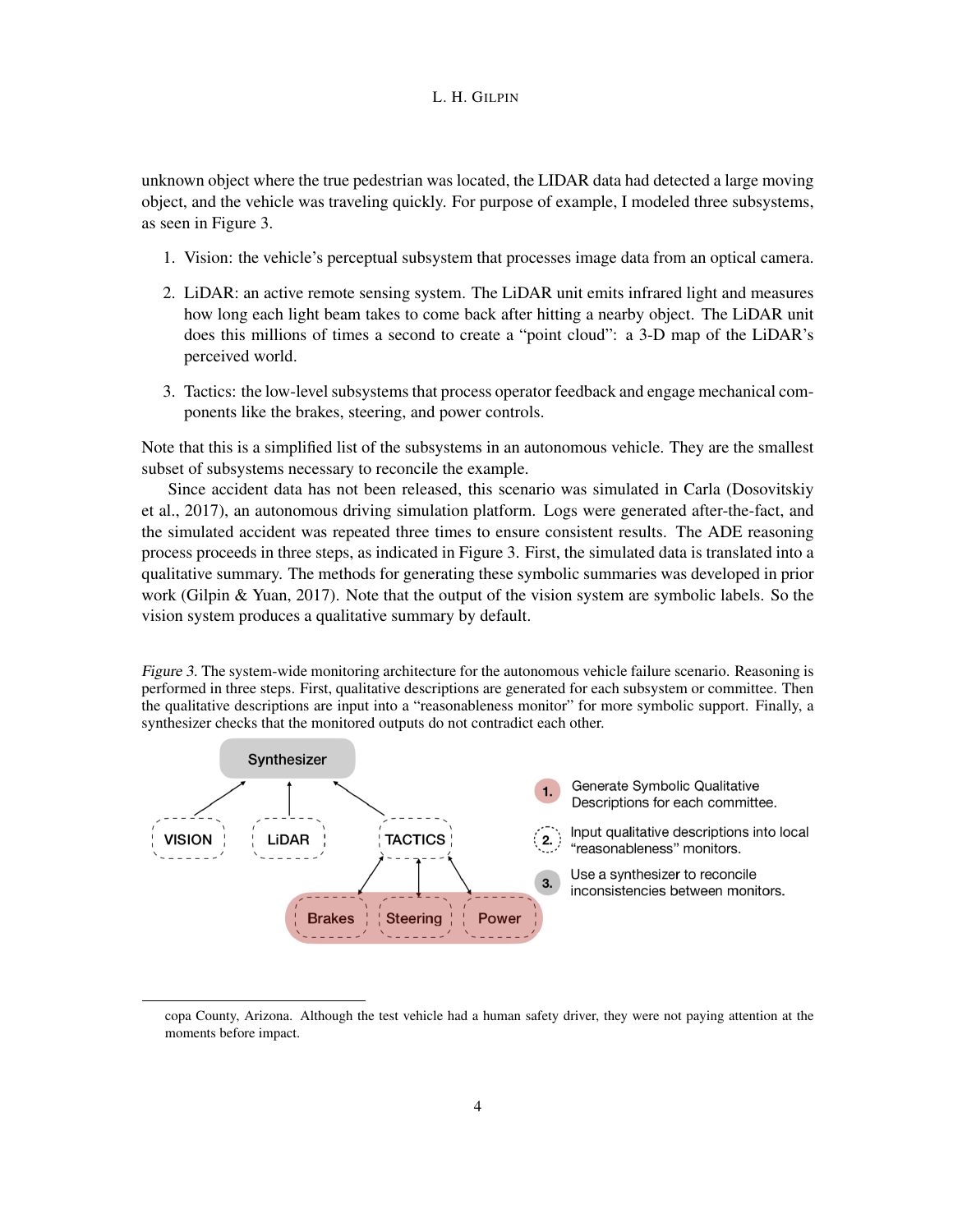#### 4.1 Reasonableness Monitoring

The reasons are generated by monitoring the behavior of each subsystem for reasonableness (Gilpin et al., 2018). A subset of the reasonableness monitoring outputs are summarized below. For demonstration, the explanations are automatically translated into natural language. The explanations are represented in symbolic triples.

- 1. VISION: "This vision perception is unreasonable. There is no commonsense data supporting the similarity between a vehicle, bike and unknown object except that they can be located at the same location. This subsystem's output should be discounted."
- 2. LIDAR: "This LiDAR perception is reasonable. An object moving of this size is a large moving object."
- 3. TACTICS: "This system state is reasonable given that the vehicle has been moving quickly and proceeding straight for the last 10 second history."

# 4.2 Synthesizing

These symbolic reasons are passed to the synthesizer. The synthesizer finds that the LiDAR's *reason* supporting the large moving object violates an abstract goal of the priority hierarchy: NOT ('threatening objects'). Therefore, the synthesizer decides that the LiDAR subsystem should be trusted, and the results from the vision system should be discounted. The final output demonstrated in a natural language explanation that summarizes the synthesizer's judgement: "The best option is to veer and slow down. The vehicle is traveling too fast to suddenly stop. The vision system is inconsistent, but the LiDAR system has provided a reasonable and strong claim to avoid the object moving across the street."

## 5. Limitations

There may be more than one plausible, reasonable behavior with a supporting, convincing explanation. It could be difficult to decide which behavior to accept. One way to tackle this situation is to simulate alternative futures, where the simulation is able to model the behavioral and physical consequences of acting on any set of premises that may be chosen by committee arbitration. Simulating is also important for resolving conflicts between parts. If there is no direct way to reconcile a conflict, then simulation can guide the search process by finding a set of alternative premises that results in the "least bad" consequences. For each set of premises that the system might accept, simulation can expose the expected consequences. Each scenario can then be examined for dangerous conditions (for instance, collision with objects of unknown mass), and beliefs leading to those conditions lose support. It is impossible to consider every possibility, but I will explore the scenarios that are supported most readily by the available explanations.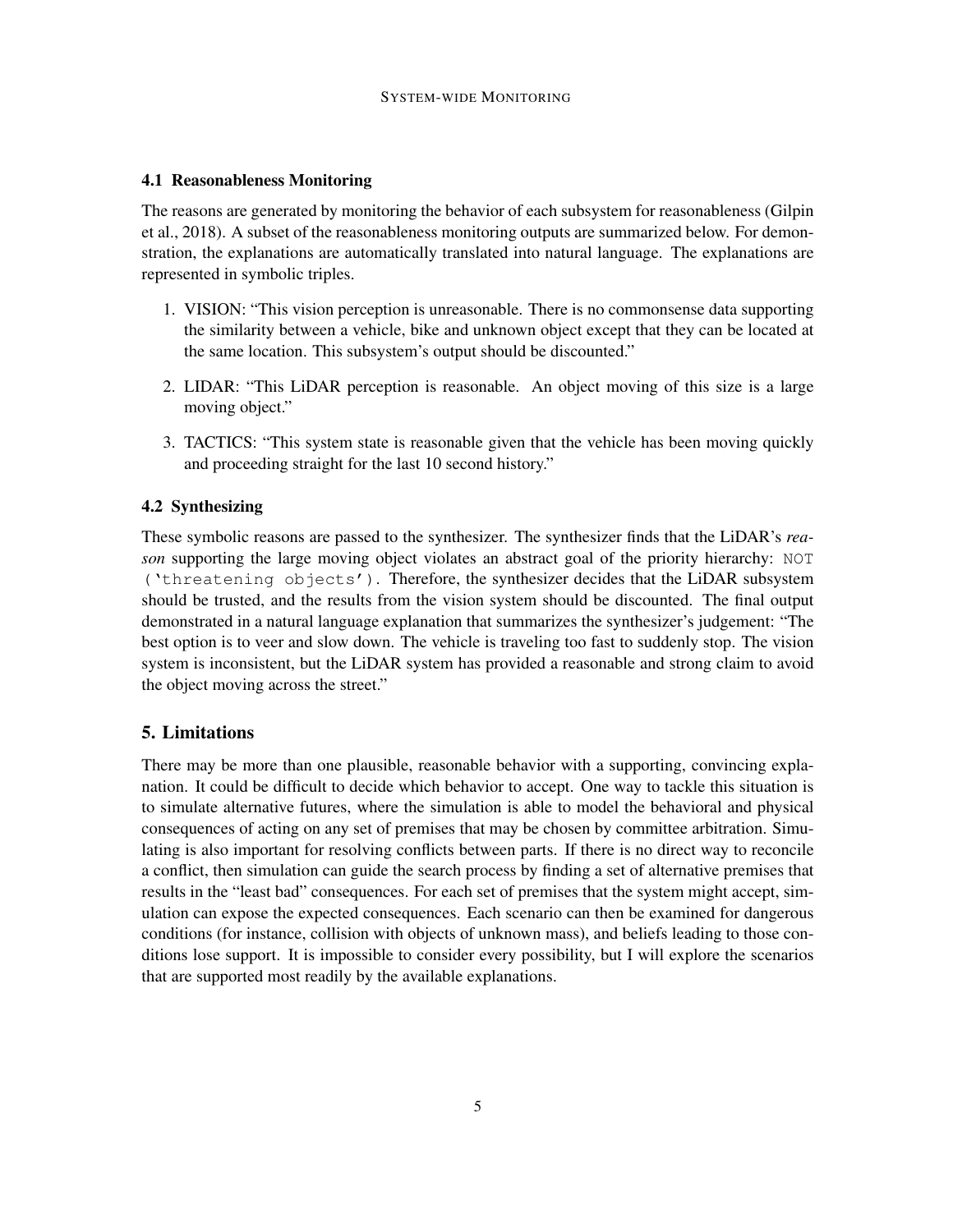## 6. Related Work

The main goal of this work is to use *internal subsystem reasoning* for anomaly detection. Other approaches detect anomalies by creating scores, such as an "interestingness" score (Geng & Hamilton, 2006). Logic-based techniques can find anomalies that do not satisfy some predicate for *typical behavior*, but in real-world environments defining "typical" behavior may not be precise. Therefore less precise, approximate reasoning like fuzzy logic (Cateni et al., 2007) allows inference on less well-defined topics.

Within the planning community, the significant parts of a complex system are *monitored* for expected behaviors. Causal-link monitoring consistently checks rules and preconditions once the desired output is established for each step, where these causal links can be qualitative (De Kleer & Brown, 1986) and input back into qualitative reasoning systems. If the monitoring system is examining actions, then action monitoring can verify preconditions right before specific actions are executed, this is typically done in RosPlan (Cashmore et al., 2015). If an error is detected, a complex system may want to repair itself. These types of self-configuring (Williams & Nayak, 1996b) systems have a flexible representation that upholds consistent design choices and principles. A selfconfiguring system may focus on reconfiguring components modes (Williams & Nayak, 1996a), or have a meta-process that selects between program choices (Kim et al., 2001). The MIDCA cognitive architecture is a similar approach for anomaly detection (Cox et al., 2012), but it does not handle the types of multi-modal data in autonomous driving.

Using priorities for decision-making helps in ex post facto analysis. The analytic hierarchy process or AHP (Saaty, 1988) is a method to quantify the possibilities leading up to a decision. Instead, my approach uses a similar structure but instead of quantifying possibilities, it examines the strength of the plausible options. The priority hierarchy ensures that a specific set of needs are met, and it can similarly enforce *ethical* decision making. In the self-driving car domain, this is well studied in the moral machine experiment (Awad et al., 2018). Representing these ethical dilemmas (or even, learning them) is left to future work.

#### 7. Contributions

I contribute a system-wide monitoring method that utilizes *dynamic* explanations with a logic system to reason *between* the subsystems. This allows better system-wide communication, even with limited information, uninterpretable information, or receiving conflicting information from the underlying subsystems. I have motivated this use case for safety-critical autonomous decision making. But this is also important for enabling communication between machines and amongst machines with people; I have shown that explanations facilitate a common language for system debugging.

This paper motivates a new view of anomaly detection. A view in which failure and errors are not necessarily outliers, but inexplicable instances. This is grounded in the argument that a failure or an anomaly occurs when an explanation is inadequate or inappropriate; thus, indicating that the underlying subsystem or process should be corrected or disabled. I have shown the applicability of this view in a critical scenario like self-driving vehicle accidents, but I will apply my architecture to other applications, like argumentation and negotiation, where communication is necessary for success.